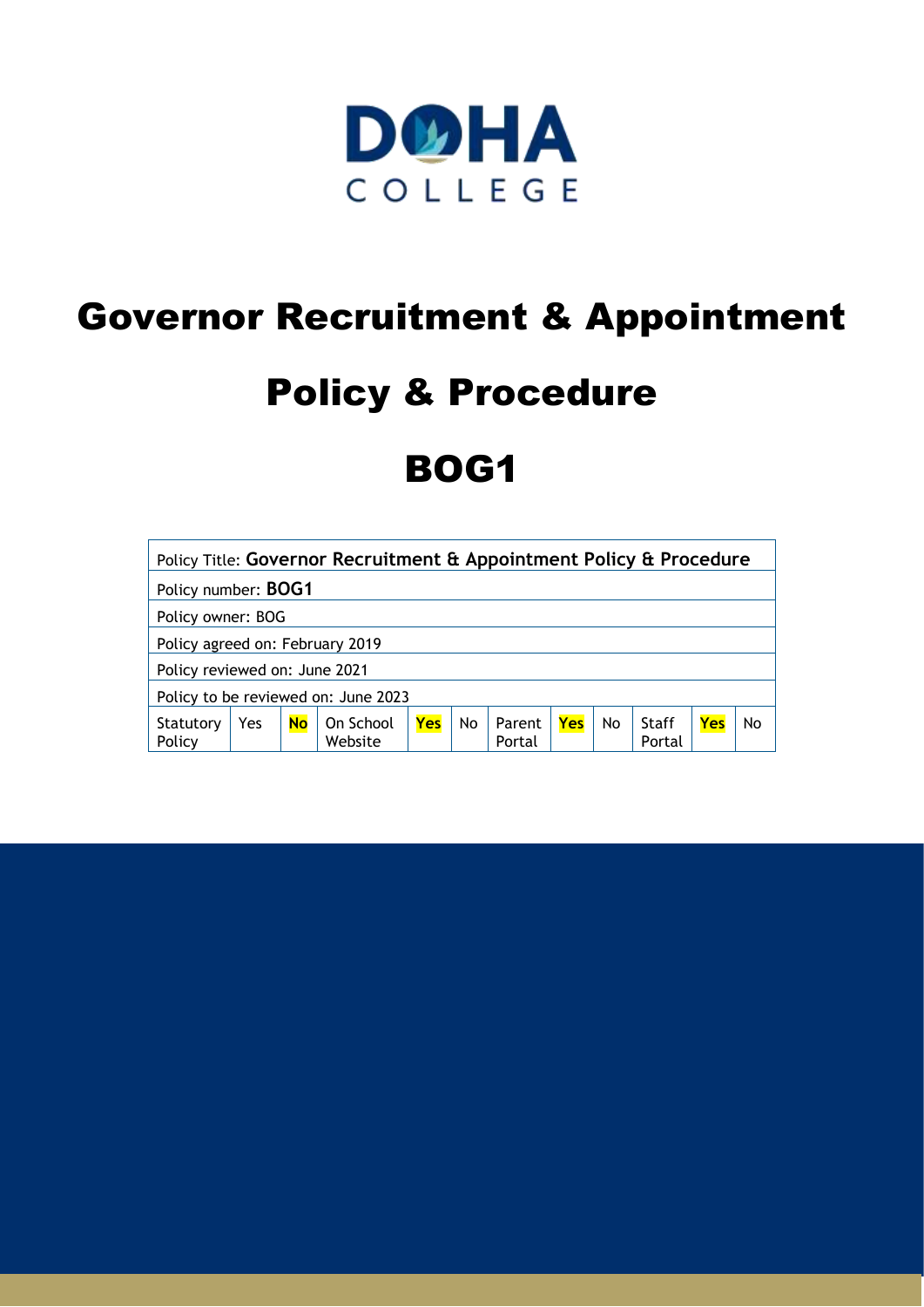

# CONTENTS

Governor Recruitment & Appointment Policy & Procedure

Reference Number: BOG1

Effective Date: February 2019

Page 2 of 14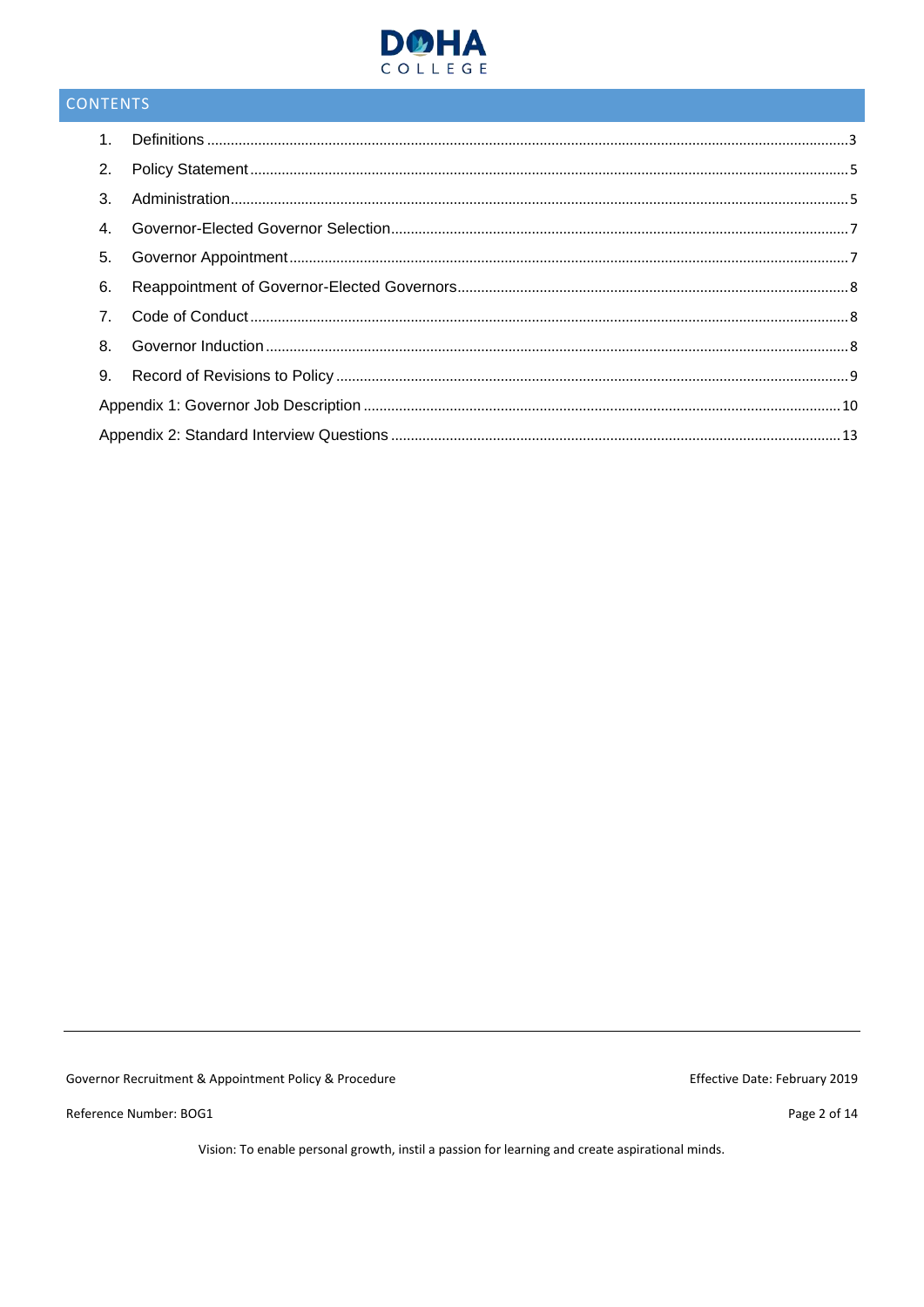

#### GOVERNOR RECRUITMENT & APPOINTMENT POLICY & PROCEDURE

### <span id="page-2-0"></span>1. DEFINITIONS

| <b>Board</b>                          | The board of governors of Doha College.                                                                                                                                                                                                                                                                                                                                                                                                                                                                                                                                                                                   |  |  |  |  |
|---------------------------------------|---------------------------------------------------------------------------------------------------------------------------------------------------------------------------------------------------------------------------------------------------------------------------------------------------------------------------------------------------------------------------------------------------------------------------------------------------------------------------------------------------------------------------------------------------------------------------------------------------------------------------|--|--|--|--|
| Chair                                 | The chairperson of the Board, as defined in the Constitution;                                                                                                                                                                                                                                                                                                                                                                                                                                                                                                                                                             |  |  |  |  |
| <b>Clerk</b>                          | The clerk of the Board, as defined in the Constitution;                                                                                                                                                                                                                                                                                                                                                                                                                                                                                                                                                                   |  |  |  |  |
|                                       | Doha College, a British-curriculum primary and secondary school registered in the State of Qatar;                                                                                                                                                                                                                                                                                                                                                                                                                                                                                                                         |  |  |  |  |
|                                       | The Constitution and Instrument of Governance of Doha College as it is amended from time to time.                                                                                                                                                                                                                                                                                                                                                                                                                                                                                                                         |  |  |  |  |
| <b>Eligibility Criteria</b>           | As defined in the Constitution;                                                                                                                                                                                                                                                                                                                                                                                                                                                                                                                                                                                           |  |  |  |  |
| Eligible Proposer                     | In relation to proposing                                                                                                                                                                                                                                                                                                                                                                                                                                                                                                                                                                                                  |  |  |  |  |
| a.<br>b.<br>i.<br>proposer; or<br>ii. | Governor-Elected Governors, any two of the Governors, Parents and / or Employees.<br>Parent-Elected Governors, any two Parents except:<br>A Parent who is an Employee, or is a direct family relative to either the applicant or the other<br>A Parent who is formally in dispute with the College, with such dispute being established by<br>way of evidence of written correspondence by either the Parent or the College, or their<br>respective representatives, which reasonably indicates a dispute, disagreement or similar,<br>or the engagement of lawyers by either party in relation to a matter between them. |  |  |  |  |
| c.                                    | Staff Governors, any two Employees such that Teachers from primary and secondary school<br>may only propose a Teacher from primary and secondary school respectively, and<br>employees who are not Teachers may only propose another Employee who is not a Teacher.<br>, all as defined in the Constitution. Applicants may not propose their own<br>application.                                                                                                                                                                                                                                                         |  |  |  |  |

Eligible Voter **In relation to elections for:** 

- a. Governor-Elected Governors, any Governor;
- b. Parent-Elected Governors, any Parent; and

Governor Recruitment & Appointment Policy & Procedure **Effective Date: February 2019** Effective Date: February 2019

Reference Number: BOG1 Page 3 of 14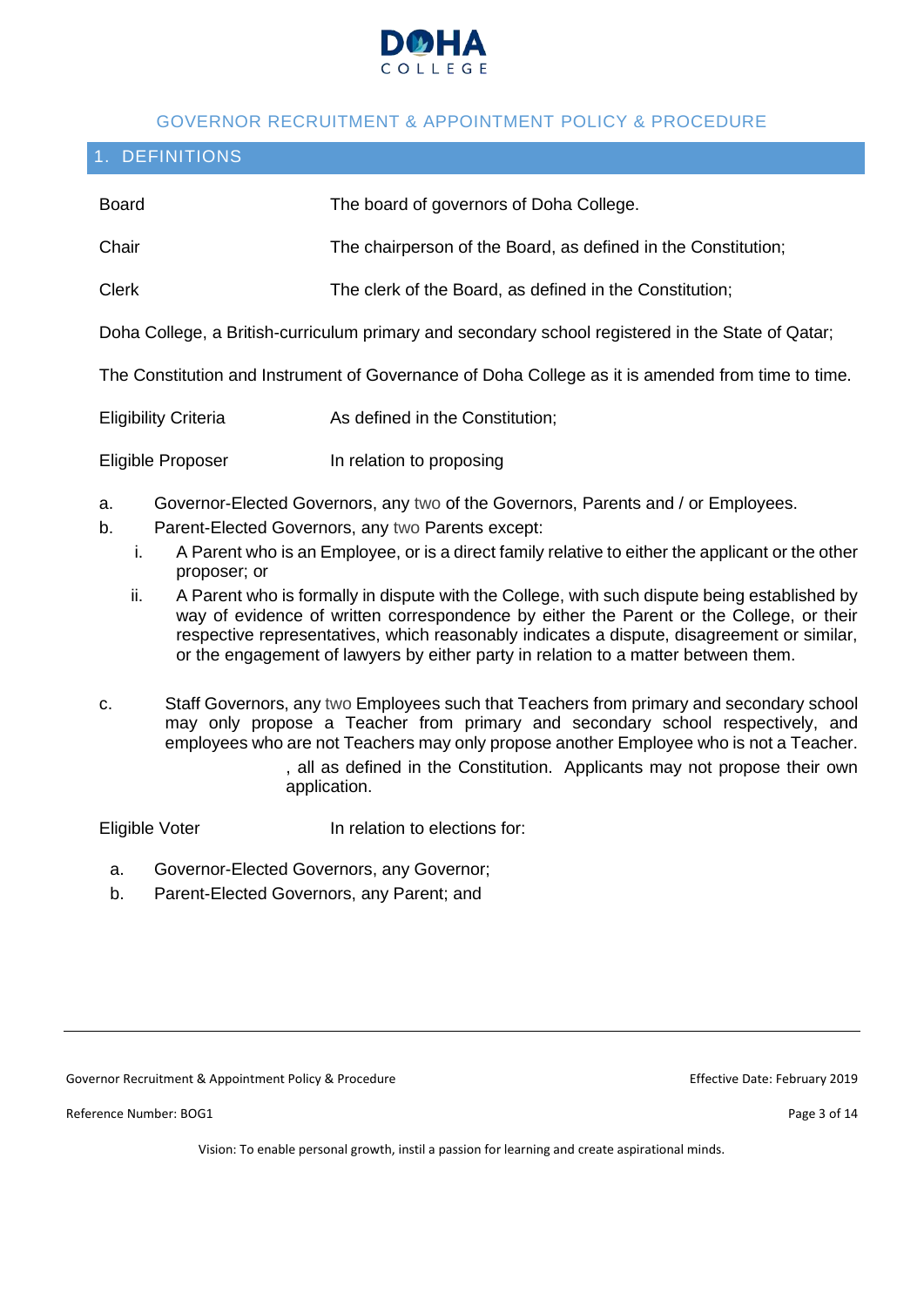

c. Staff Governors, any Employee such that Teachers from primary and secondary school may only vote for a teacher from primary and secondary school respectively, and employees who are not Teachers may only vote for another Employee who is not a teacher.

, all as defined in the Constitution. Applicants may not vote for their own application; Employee A permanent, direct-hire employee of the College, as defined in the **Constitution** Governor **A** member of the Board with voting rights, as defined in the Constitution. Governor Application Pack As defined in Clause 3.4. Governor-Elected Governor A Governor elected by the Board, as defined in the Constitution. Interview Panel A group of no less than 3 Governors, one of whom shall be nominated as the Chair of the Interview Panel, appointed by the Chair of the Board to oversee the Governor-Elected Governor interview process, including: a. Reviewing relevant, valid application forms. b. Short-listing applicants to be interviewed. c. Interviewing applicants; and d. Proposing an Ordinary Board Resolution recommending the acceptance or rejection of each of the applicants. Ordinary Board Meeting Any Board Meeting other than an extraordinary board meeting, as defined in the Constitution. Ordinary Board Resolution A Board Resolution proposed at an Ordinary Board Meeting, as defined in the Constitution.

#### Parent Means:

- a. a biological parent of a Student.
- b. a person who has legal custody or guardianship of a Student; or
- c. a person standing in loco parentis to a Student.

, but does not include a parent of a Student where another parent or person has legal custody or guardianship of the Student to the exclusion of that parent, all as defined in the Constitution.

Governor Recruitment & Appointment Policy & Procedure Effective Date: February 2019

Reference Number: BOG1 Page 4 of 14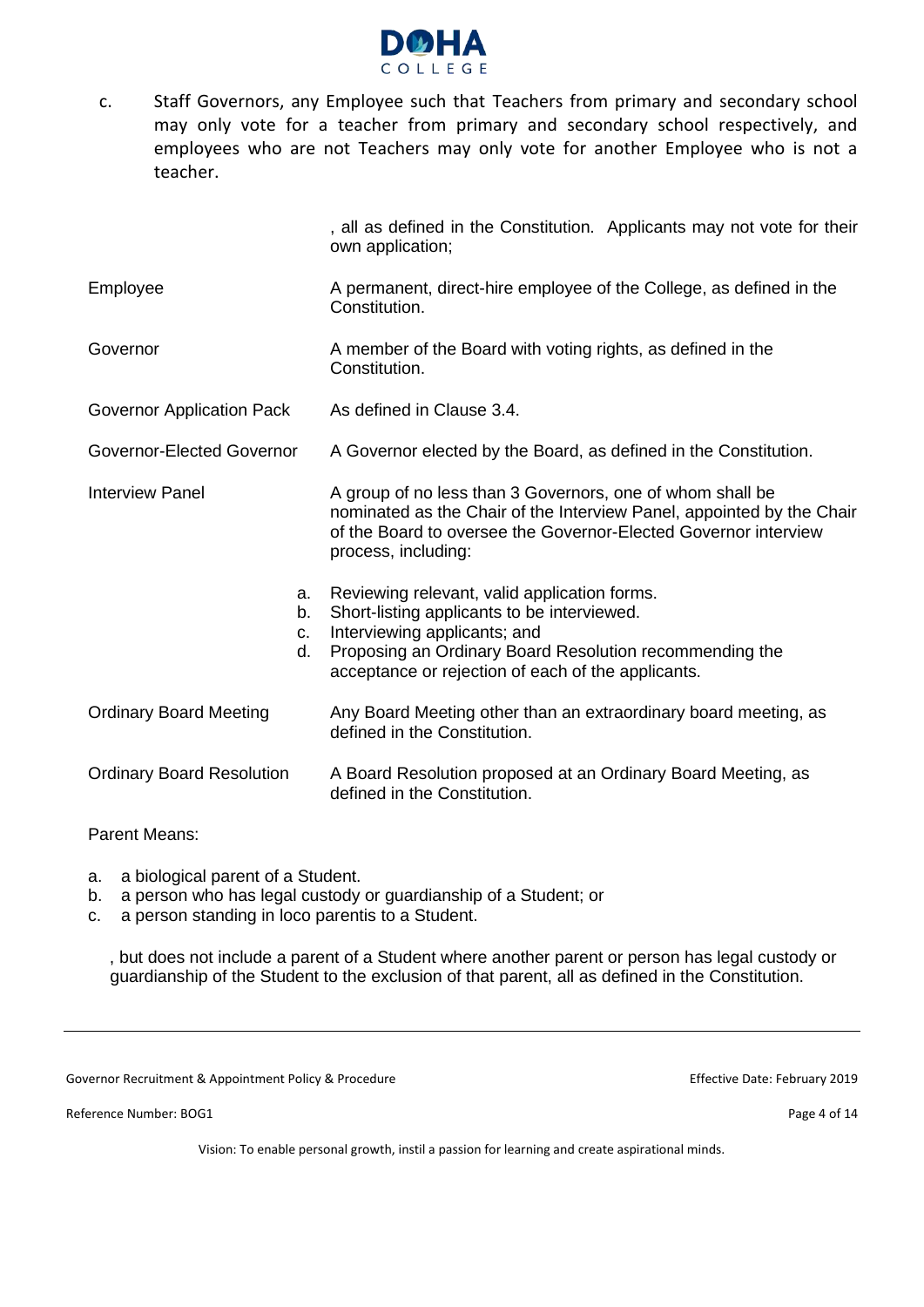

Parent-Elected Governor A Governor elected by the Parents, as defined in the Constitution.

| Principal             | The duly appointed head of the College, as defined in the Constitution.                                  |
|-----------------------|----------------------------------------------------------------------------------------------------------|
| <b>Staff Governor</b> | A Governor elected by Employees, as defined in the Constitution.                                         |
| <b>Student</b>        | A child registered as a student with the College, as defined in the<br>Constitution.                     |
| Teacher               | An Employee who is a member of the teaching staff of the College, as<br>defined in the Constitution; and |
| Vice-Chair            | The vice-chairperson of the Board, as defined in the Constitution.                                       |

#### <span id="page-4-0"></span>2. POLICY STATEMENT

The aim of this Policy and Procedure is to facilitate the orderly and efficient functioning of the Board by providing a straightforward, efficient, consistent, and transparent Governor recruitment and selection process.

#### <span id="page-4-1"></span>3. ADMINISTRATION

The Chair shall be responsible for ensuring that the number and composition of the Board are maintained in line with the requirements of the Constitution, and that there is sufficient experience, expertise, and diversity within the Board to ensure its orderly and efficient functioning. Such responsibility shall also include directing the Clerk to issue Governor recruitment notices.

For the avoidance of doubt, the notice period, voting period, if applicable, and the regularity of recruitment rounds, are all subject to the discretion of the Chair.

Governor recruitment notices shall be in the form of an email to all Governors and Parents, except in the case of Staff Governor recruitment, in which case notices shall be in the form of an email to all Employees only, by way of notification on the College website, and / or any other mass communication channels in use by the College and as deemed appropriate by the Chair.

The Clerk shall email a Governor Application Pack upon request to any prospective applicant consisting of, as a minimum:

1. An application form, requiring (i) two Eligible Proposers, with one as the proposer and the other as the seconder, and (ii) the consent of the applicant.

Governor Recruitment & Appointment Policy & Procedure **Effective Date: February 2019** Effective Date: February 2019

Reference Number: BOG1 Page 5 of 14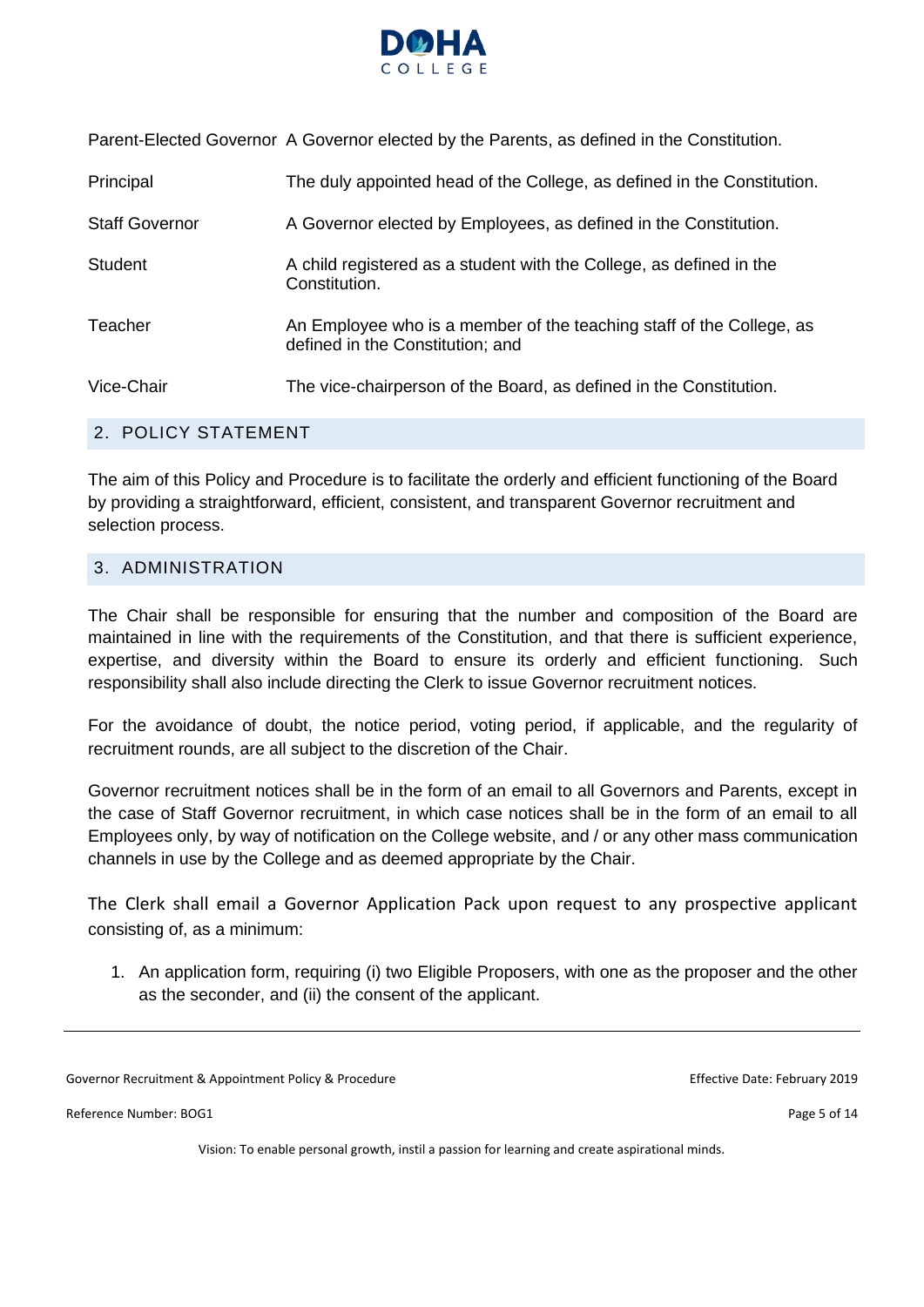

- 2. Governor job description (Appendix 1).
- 3. Code of conduct;
- 4. Conflict Of Interest form; and
- 5. Information about the College.

All submitted application forms shall be addressed to the attention of the Clerk.

For applications to be valid, applicants must continuously fulfil the relevant Eligibility Criteria, applications must be correctly and fully completed, and must be received before the stipulated deadline.

All applicants shall be informed by the Clerk of the receipt of their application form, an estimate of the time for a final decision to be made, and the Board's final decision regarding the acceptance or rejection of their application.

For the avoidance of doubt, an election for a Parent-Elected Governor or Staff Governor shall only be required if more valid applications are received than vacancies and will be determined as such by the Chair. The Clerk will inform relevant Eligible Voters should an election be required, including in such notice details of the accepted applicants, and voting procedures.

Eligible Voters are entitled to appoint another Eligible Voter as their proxy by written notice to the Clerk and, in the case of Governor-Elected Governor elections only, with a copy to the Chair; and

To ensure the transparency of the process, the Clerk shall provide the Board a summary report at the end of each period of recruitment detailing, as a minimum:

- a. The total number of applications received,
- b. The number of applications rejected subject to Clauses 3.6, 5.1 and / or 5.2, and the reason(s) for such rejection.
- c. As applicable, the number of Governor-Elected Governor applications forms not short-listed for an interview, attaching the Interview Panel's pre-selection criteria and reasons for rejection as a reference.
- d. As applicable, the number of Governor-Elected Governor applicants interviewed by the Interview Panel, with a reference to the Ordinary Board Resolution proposed by the Chair of the Interview Panel in Clause 4.5.
- e. As applicable, whether a vote of Parents and / or Staff was held, and the results of such vote; and
- f. Any discrepancies, anomalies and / or issues of concern arising from the recruitment process.

Governor Recruitment & Appointment Policy & Procedure Effective Date: February 2019

Reference Number: BOG1 Page 6 of 14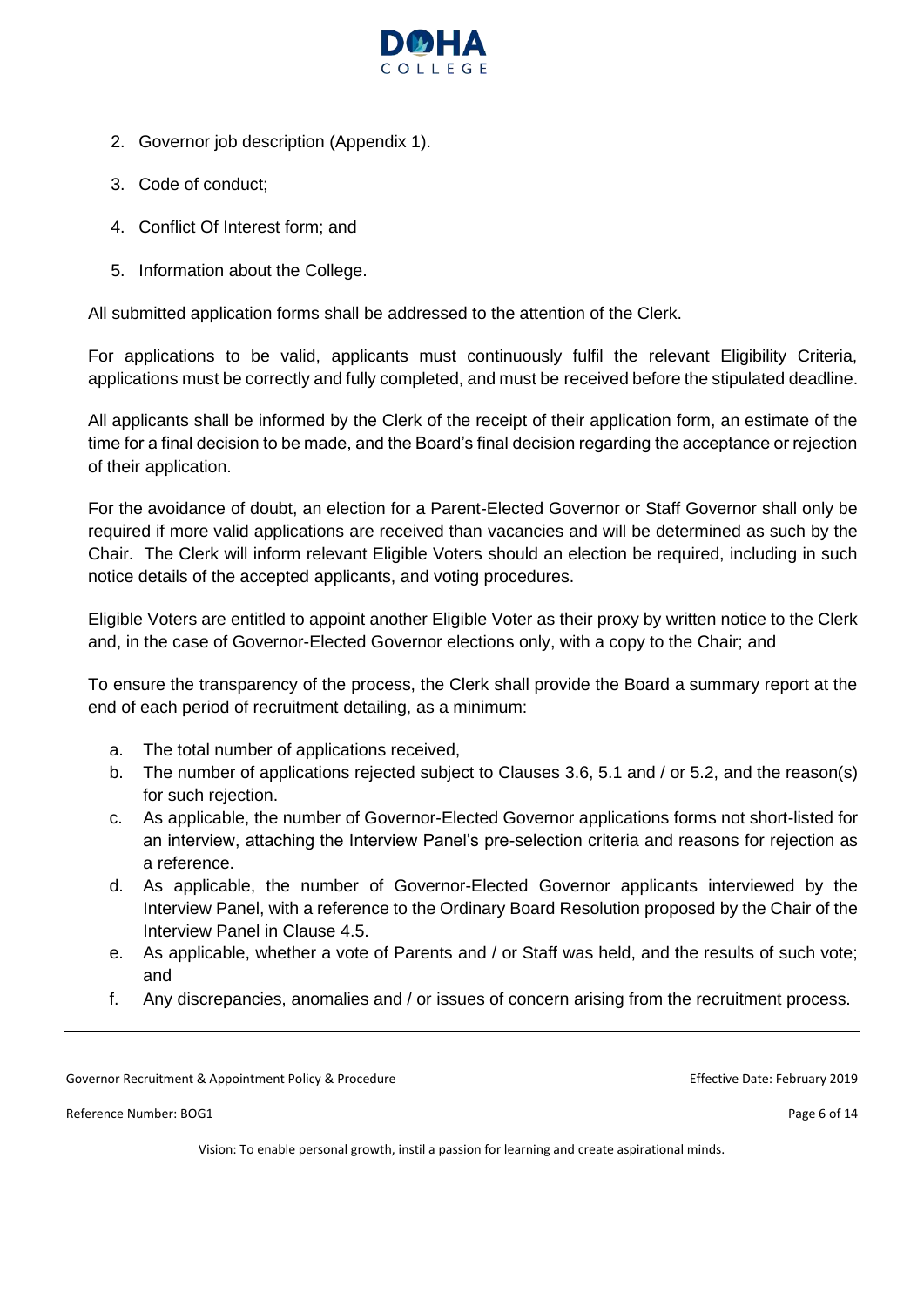

#### <span id="page-6-0"></span>4. GOVERNOR-ELECTED GOVERNOR SELECTION

- 1. Relevant, valid application forms will be forwarded to the Chair of the Interview Panel by the Clerk, reviewed by the Interview Panel, against predetermined criteria, and a short-list of suitable applicants will be invited for a panel interview with no less than two members of the Interview Panel.
- 2. For the avoidance of doubt, applicants may request further information or clarification from the Clerk prior to the panel interview. Responses to such requests may be provided, but in all cases only subject to the information not being confidential or prejudicing the selection process.
- 3. All applicants shall be asked broadly similar questions, and assessed using predetermined criteria, all as outlined in Appendix 2.
- 4. Each Interview Panel member shall provide feedback on the applicant's suitability against each of the predetermined criteria in their interview feedback form. The feedback of each Interview Panel member shall be collated, and an overall recommendation provided for each applicant; and
- 5. The Chair of the Interview Panel shall propose an Ordinary Board Resolution recommending the acceptance or rejection of each of the interviewed Governor-Elected Governor applicants, with each such recommendation based on, but not limited to, the following:
	- a) The applicant's adherence to the Eligibility Criteria.
	- b) Responses in the applicant's application form.
	- c) The Interview Panel member's interview feedback forms; and
	- d) Skills and experience of the applicant versus assessed needs of the Board.

#### <span id="page-6-1"></span>5. GOVERNOR APPOINTMENT

1. The Chair and / or Principal shall inform the Board if, in their reasonable opinion, there are any historical, current, or expected future matters that, in the reasonable opinion of either the Chair or the Principal, could prejudice the applicant's ability to serve as a Governor. Except in the case of legally confidential matters or safeguarding concerns, the Chair and / or Principal shall provide sufficient information to allow the Board to make an informed decision.

Governor Recruitment & Appointment Policy & Procedure **Effective Date: February 2019** Effective Date: February 2019

Reference Number: BOG1 Page 7 of 14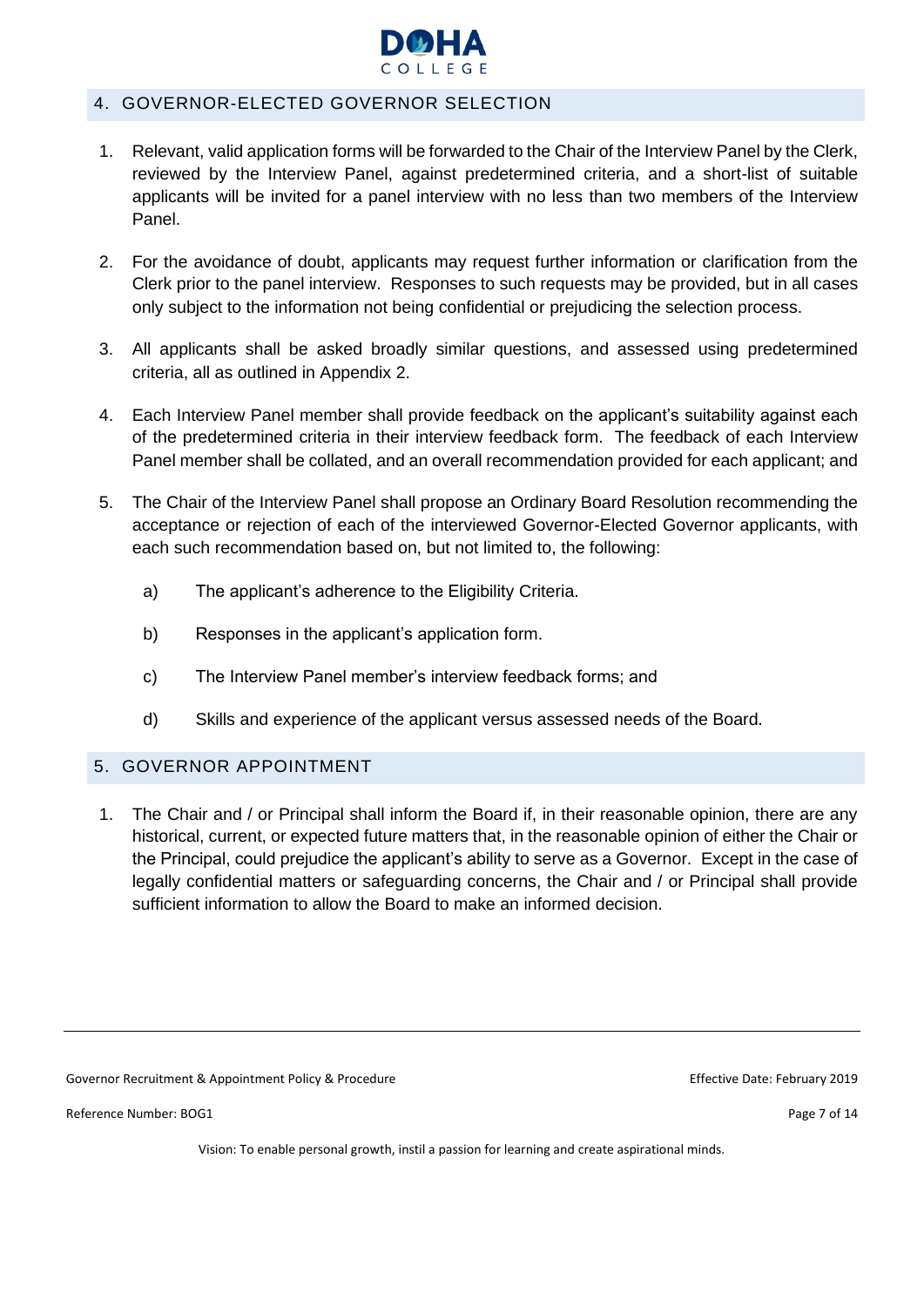

- 2. Notwithstanding Clause 5.1, the Chair shall have the right to reject a Governor-Elected Governor or Parent-Elected Governor application if, in the view of the Chair, the applicant has, or could have, a conflict of interest in accepting and / or performing a governorship; and
- 3. Governors shall be appointed to the Board as follows:
	- a) Governor-Elected Governors: Following the approval of an applicable Ordinary Board Resolution.
	- b) Parent-Elected Governors: Following the approval of an Ordinary Board Resolution ratifying the results of the applicable Parent-Elected Governor Election or, in the case where elections are not conducted, valid applications; and
	- c) Staff Governors: Following the approval of an Ordinary Board Resolution ratifying the results of the applicable Staff Governor Election or, in the case where elections are not conducted, valid applications.

#### <span id="page-7-0"></span>6. REAPPOINTMENT OF GOVERNOR-ELECTED GOVERNORS

- 1. The Clerk shall identify any Governor-Elected Governor with less than six months of their term remaining, and request written confirmation from them of their preference for their term to be nominated for extension, or not; and
- 2. An Ordinary Board Resolution to extend the term of such Governor-Elected Governor agreeing to be nominated shall be proposed by the Chair, or in the absence of the Chair, the Vice-Chair, and raised to the Board.

#### <span id="page-7-1"></span>7. CODE OF CONDUCT

For the avoidance of doubt, and notwithstanding Clauses 5.3 and 6.2, appointment and reappointment to the Board shall be subject to the timely completion and / or acceptance of all applicable appointment or re-appointment forms, including the code of conduct.

#### <span id="page-7-2"></span>8. GOVERNOR INDUCTION

The Clerk shall ensure that all new appointees are provided with a Governor information pack within seven calendar days of their appointment, undergo the Governor induction program within six weeks, and complete any applicable training within twelve weeks of their appointment.

Governor Recruitment & Appointment Policy & Procedure **Effective Date: February 2019** Effective Date: February 2019

Reference Number: BOG1 Page 8 of 14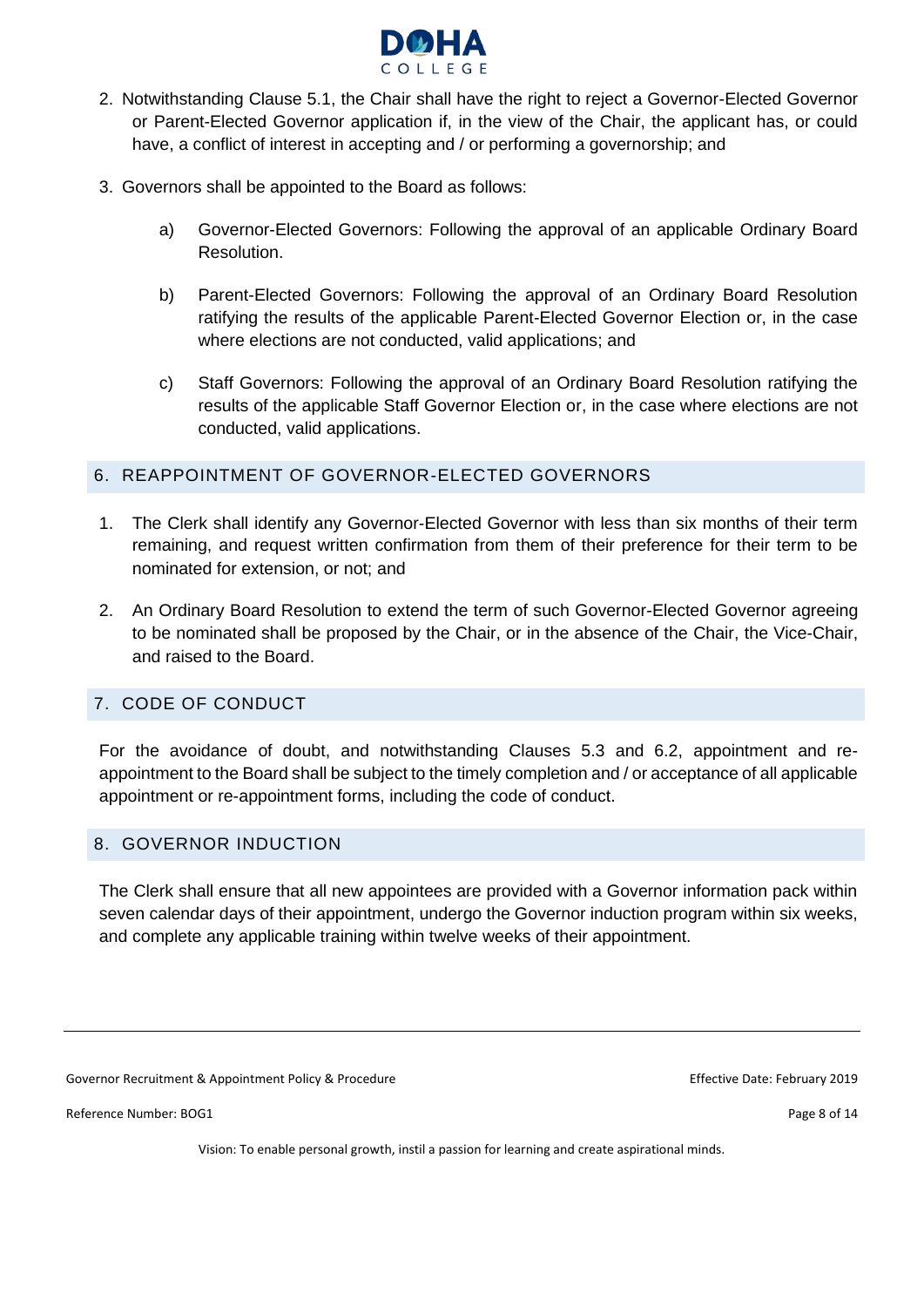

# <span id="page-8-0"></span>9. RECORD OF REVISIONS TO POLICY

| <b>Revision Date</b> | <b>Description</b> | <b>Sections affected</b> |
|----------------------|--------------------|--------------------------|
|                      |                    |                          |
|                      |                    |                          |
|                      |                    |                          |

Governor Recruitment & Appointment Policy & Procedure Effective Date: February 2019

Reference Number: BOG1 Page 9 of 14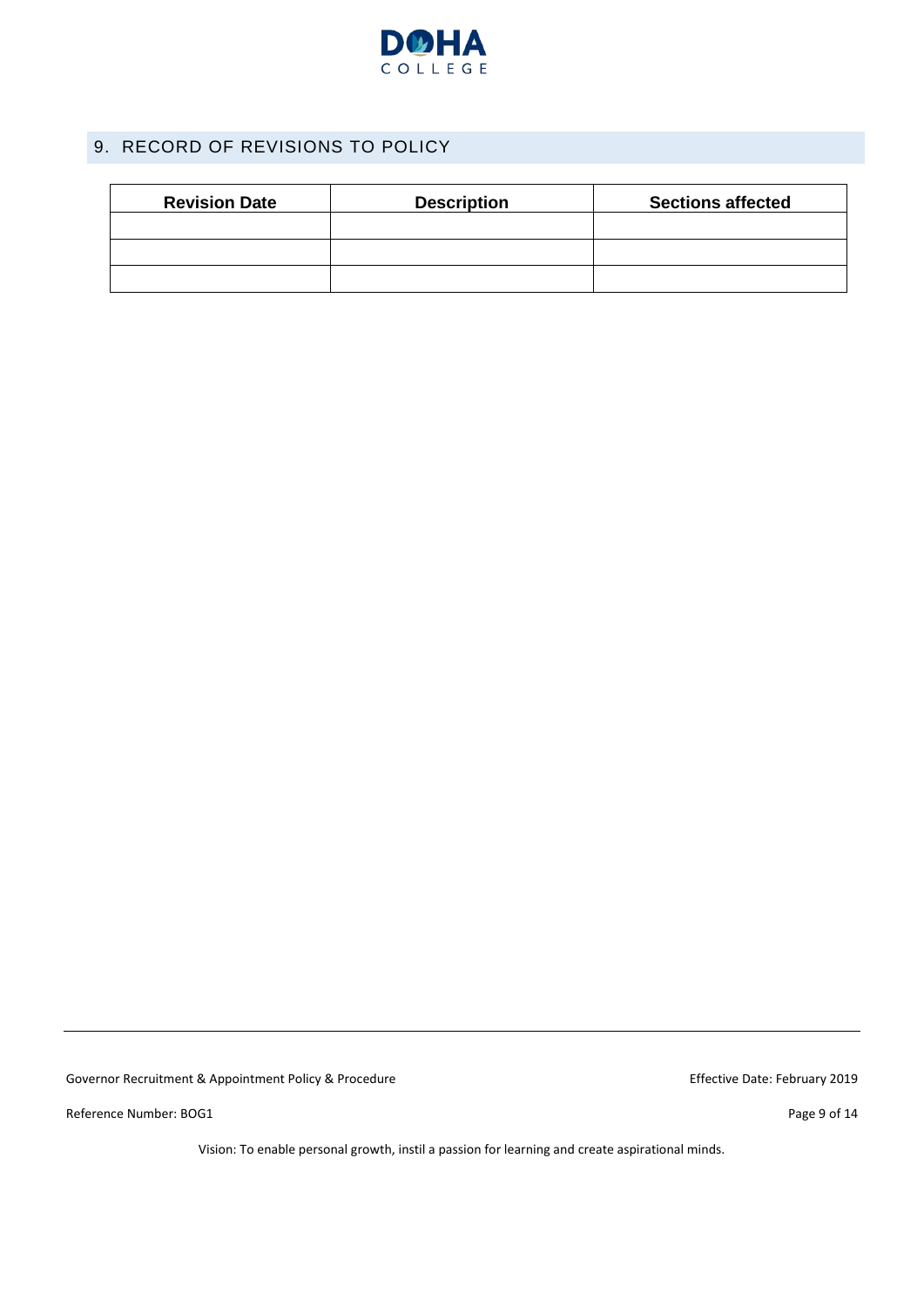

#### <span id="page-9-0"></span>APPENDIX 1: GOVERNOR JOB DESCRIPTION

#### **A. Purpose of the Role**

The Board shall be responsible for ensuring the Primary Objective of providing *"a world-class, internationally-recognised education in a safe learning environment for eligible children"* is achieved which shall include, but not be limited to, the following:

- Principles: Defining, periodically reviewing, embodying, and promoting the College's guiding principles, including the vision, mission, and core values.
- Strategy: Defining, periodically reviewing, ensuring the implementation by the Principal of, and measuring performance of the Principal against, the College's strategic plans.
- Regulatory compliance: Knowing, understanding, and ensuring the College's compliance to Applicable Law.
- Policies and procedures: Ensuring the development by the Principal, periodically reviewing, approving, and ensuring the implementation by the Principal, of significant, operational policies and procedures including, but not limited to, safeguarding, health and safety, education, staff benefits and remuneration, training, equal opportunities and non-discrimination, and admissions.
- Delegation: Ensuring the proper delegation of management and operational functions to the Principal and reliance upon the advice and representations of the Principal on those matters.
- Financial and physical assets: Ensuring sufficient policies, procedures and personnel are deployed to ensure the protection, and efficient and accurate use, of financial and physical assets including, but not limited to, ensuring the financial accounts are audited at least once every year by a reputable firm of international auditors.
- Principal: Appointing, managing, and terminating the employment of the Principal.
- Clerk: Appointing, managing, and terminating the employment of the Clerk.
- Advisory: Advising, giving expert opinion and feedback to the Principal and, as necessary, the Business Development Director, on operational queries.
- Annual reporting: Reporting to the College community, at least once per academic year by way of written reports and / or face-to-face meetings. Such reports shall include information on the general

Governor Recruitment & Appointment Policy & Procedure Effective Date: February 2019

Reference Number: BOG1 Page 10 of 14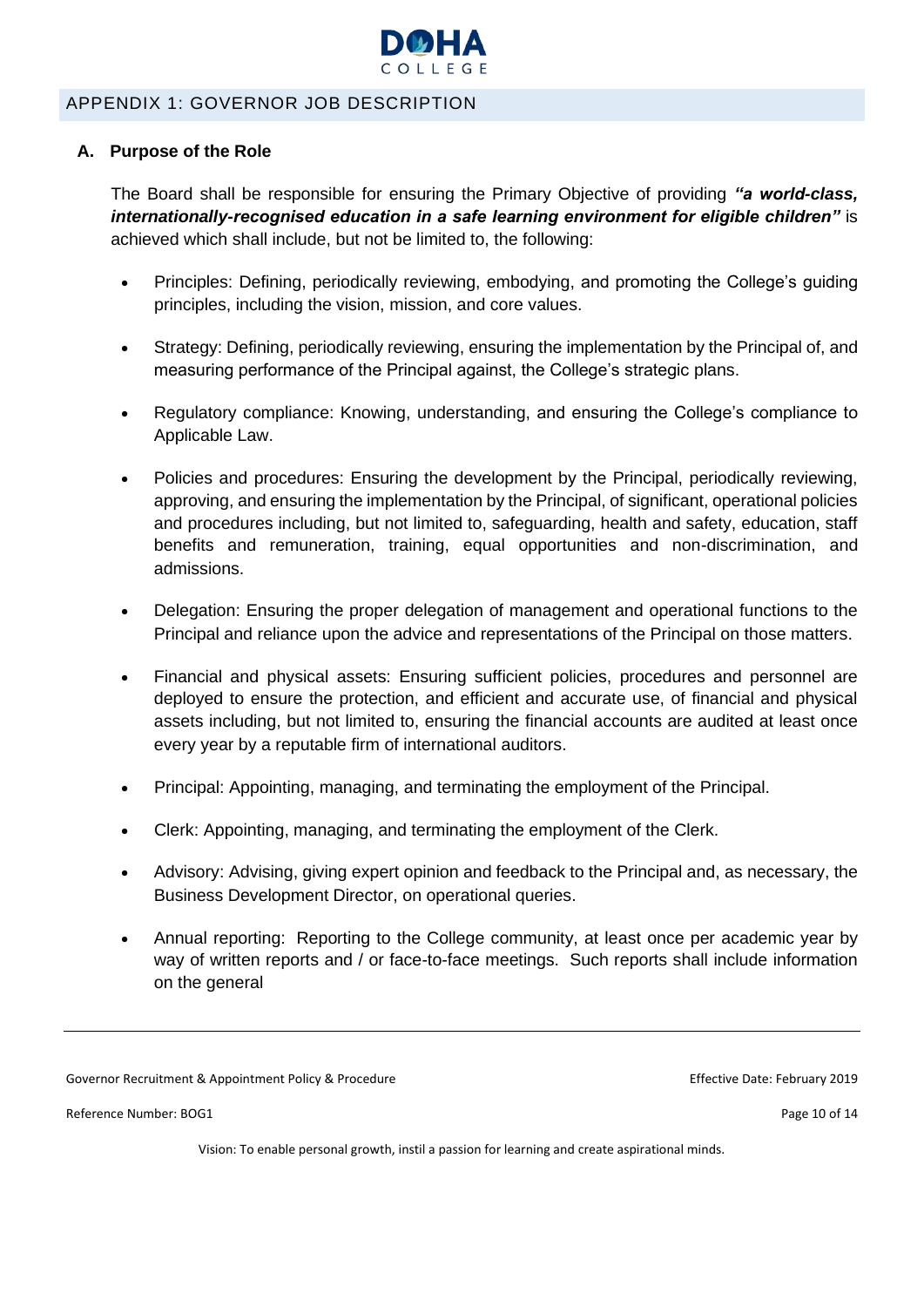

- management of the College and academic performance of its students, and a summary of the audited financial statements.
- Record-keeping: Ensuring the maintenance by the Clerk of proper records of the Board and Board Sub-Committees including, but not limited to, minutes of meetings, resolutions, and the Governor Register; and
- Other: Any other activity as approved by the Board.

#### **B. Main Duties**

To adhere to the Governor Code of Conduct and declare any interests which may conflict with your role as a Governor.

To prepare for, attend and actively contribute to Board meetings.

To serve on Board Sub-Committees and / or other working groups that may be established to progress the business of the Board.

To undertake training and development activities.

To take responsibility for background reading and research to keep abreast of policy and governance issues in the Further Education sector; and

To participate in the life of the College by attendance at daytime and evening events such as concerts, shows, open evenings and / or achievement celebrations.

#### **C. Person Specification**

All Governors must meet the following essential criteria:

- Commitment to the College's guiding principles, including the vision, mission, and core values.
- Passion about education and the difference that it can make to individuals and communities.
- Ability to analyse and understand complex problems from various points of view; and
- Appreciation of the fundamental difference between governance and management.

In addition, Governors should be able to demonstrate that they meet the needs of the Board in terms of their skills and / or experience.

Governor Recruitment & Appointment Policy & Procedure **Effective Date: February 2019** Effective Date: February 2019

Reference Number: BOG1 Page 11 of 14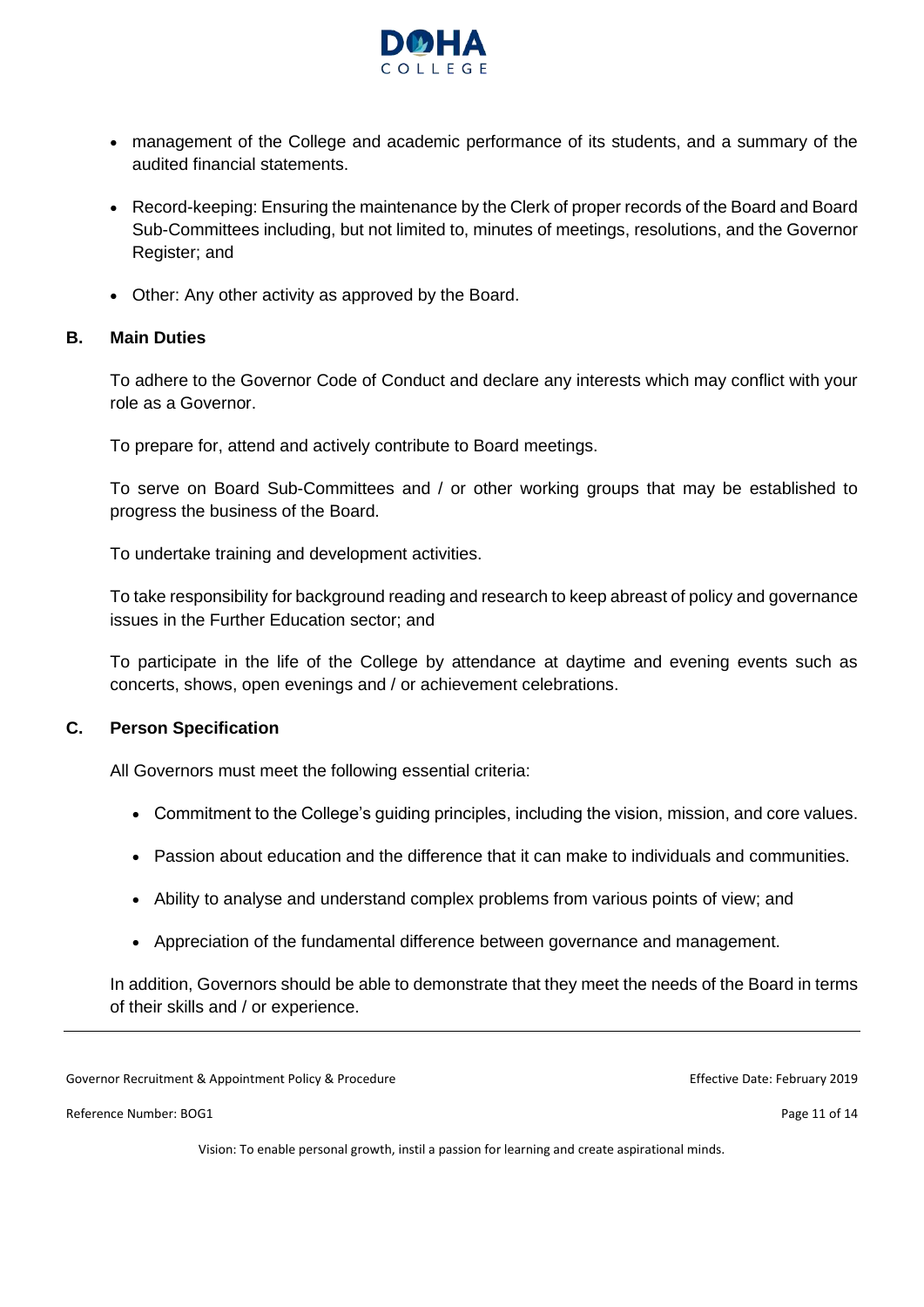

#### **D. Term**

Governors are appointed for a term of two years with, subject to specific conditions being met, the possibility of re-appointment and / or extension.

#### **E. Commitment**

At least one day a month, to include:

- A total of at least eleven Board and Board Sub-Committee meetings a year. Such meetings are generally held either at 5.30 PM on Mondays or 9.00 AM on Saturdays, and would last between two to three hours; and
- Additional training and College-based events as required.

#### **F. Training & Support**

- Induction Program; and
- Introduction to Safeguarding Course (and periodic refresher courses).

#### **G. Eligibility Criteria**

All Governors must:

- Be a resident of the State of Qatar.
- Be a person of good standing.
- Not be judged medically unfit to act as a Governor by a medical professional.
- Not be declared bankrupt or have applied for the benefit of the law for relief as an insolvent debtor; and
- Not be convicted of a criminal offence under any jurisdiction.

Governor Recruitment & Appointment Policy & Procedure **Effective Date: February 2019** Effective Date: February 2019

Reference Number: BOG1 Page 12 of 14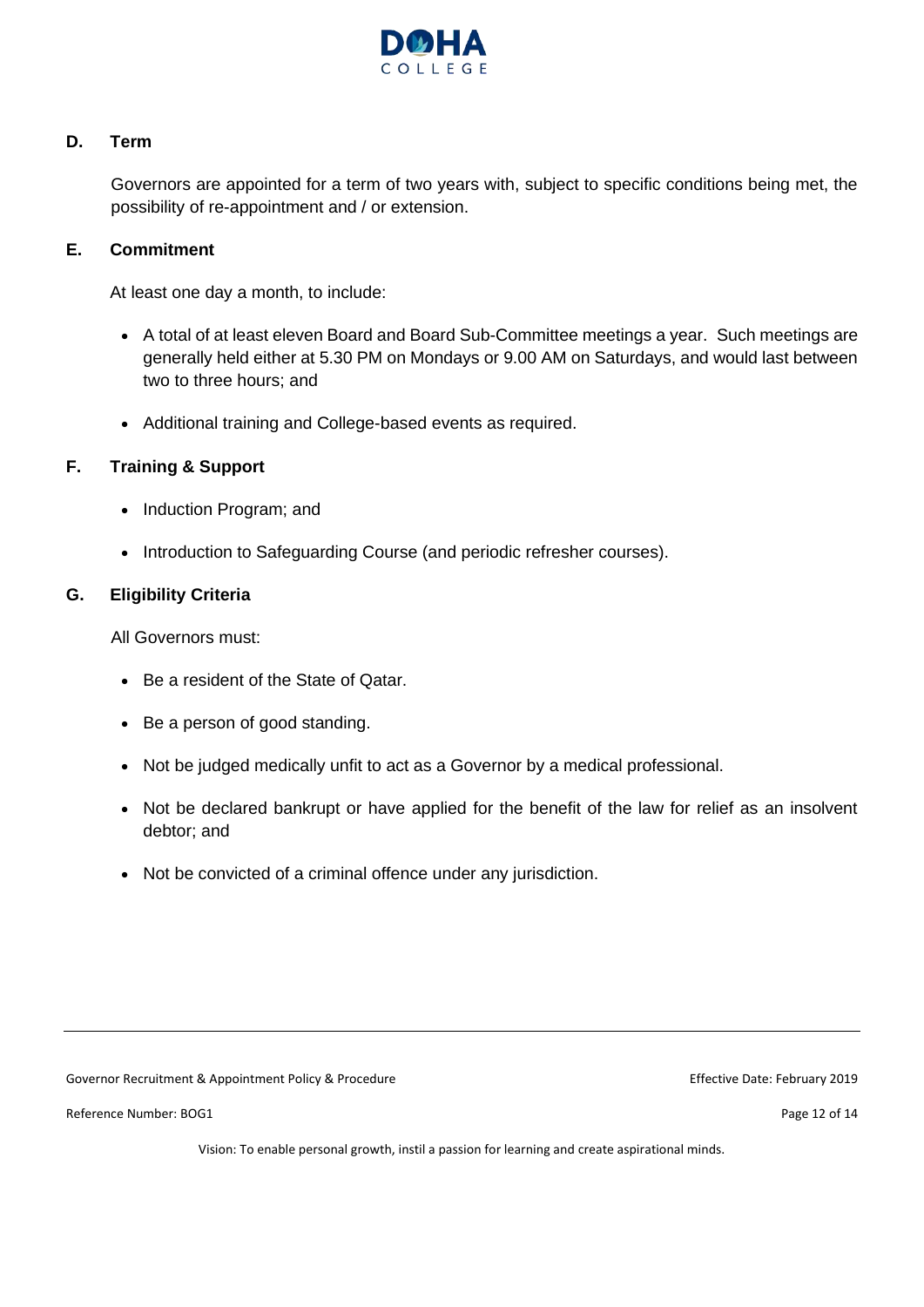

#### <span id="page-12-0"></span>APPENDIX 2: STANDARD INTERVIEW QUESTIONS

1. Why are you interested in becoming a Governor at Doha College?

#### *Personal motivation • Expected impact / contribution • Understanding of the role • Knowledge of DC*

2. Can you provide examples of how you have (i) advised senior personnel on a sensitive issue, (ii) persuaded a colleague of an alternative, but contentious, view and (iii) critiqued the work of an employee in a different function?

#### *Speaking truth to power • How we work together • Respecting boundaries*

3. What would you envisage are the differences between the way a voluntary management committee operates versus a corporate Board? How would you describe the relationship between the Board of Governors and the management team of a school?

#### *Experience in the not-for-profit / voluntary sector • Understanding of the role • Knowledge of DC*

4. What would you consider to have been your main contribution as a Governor? How would your legacy be described? What did you learn from the experience? (If applicable.)

#### *Experience as a Governor • Self-awareness of strengths and weaknesses*

5. In this role, what conflicts of interest do you think could arise? What types of confidential information do you think you could be exposed to? What do you think the appropriate response(s) would be?

#### *Understanding of the role • Knowledge of DC • Self-awareness of strengths and weaknesses*

6. What do you think are DC's relative strengths and weaknesses? What do you think are the main opportunities and threats? In what ways do you think you can impact DC with respect to these (i.e., in honing its strengths, facing its threats etc.)?

#### *Knowledge of DC • Self-awareness of strengths and weaknesses*

Governor Recruitment & Appointment Policy & Procedure **Effective Date: February 2019** Effective Date: February 2019

Reference Number: BOG1 Page 13 of 14